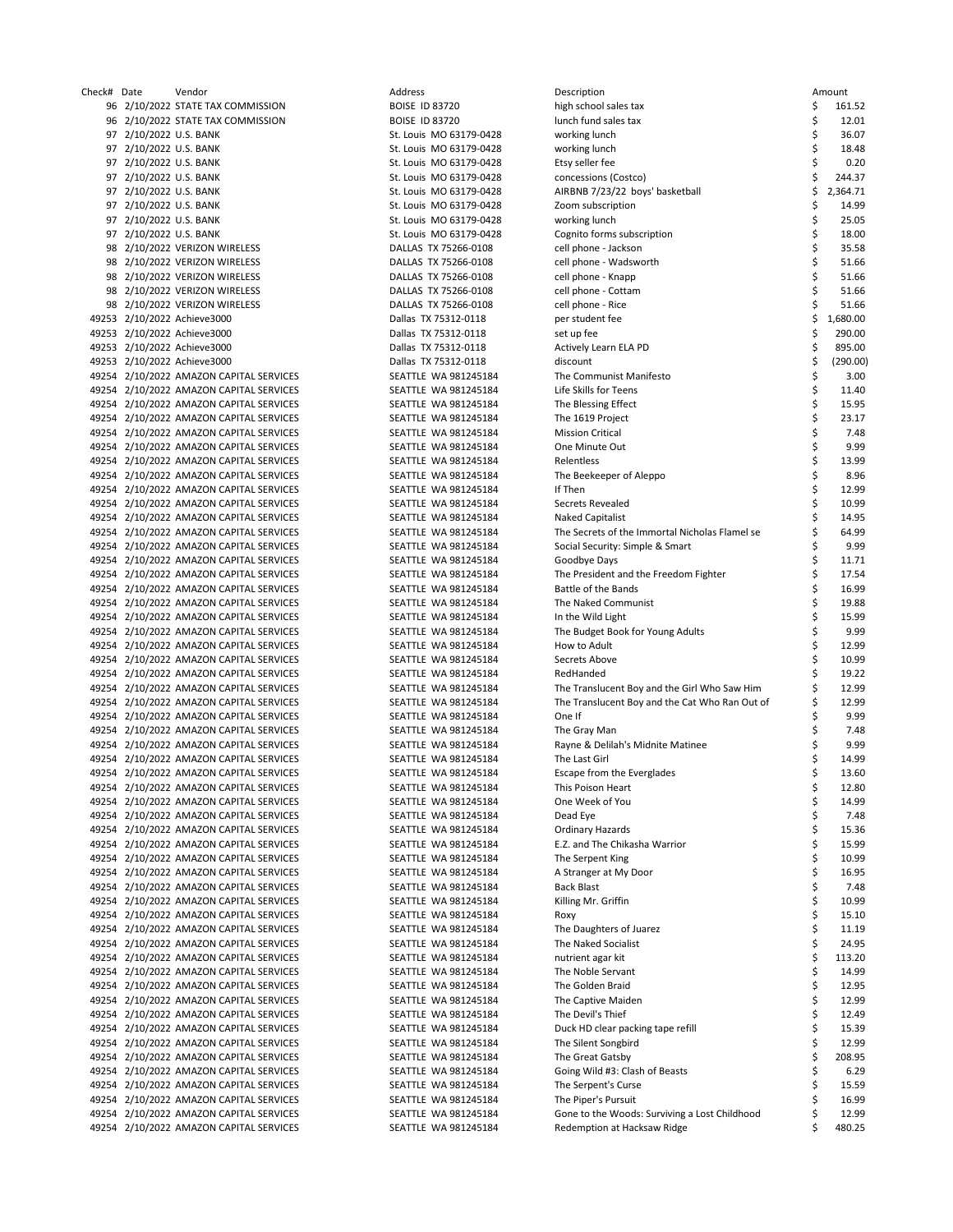| 49254 2/10/2022 AMAZON CAPITAL SERVICES                 | SEATTLE WA 981245184      | folding step stool                             | \$<br>39.99    |
|---------------------------------------------------------|---------------------------|------------------------------------------------|----------------|
| 49254 2/10/2022 AMAZON CAPITAL SERVICES                 | SEATTLE WA 981245184      | printer ink                                    | \$<br>185.00   |
| 49254 2/10/2022 AMAZON CAPITAL SERVICES                 | SEATTLE WA 981245184      | flash drive                                    | \$<br>77.78    |
| 49254 2/10/2022 AMAZON CAPITAL SERVICES                 | SEATTLE WA 981245184      | phone charger                                  | \$<br>21.98    |
|                                                         |                           |                                                |                |
| 49254 2/10/2022 AMAZON CAPITAL SERVICES                 | SEATTLE WA 981245184      | self-piercing screws                           | \$<br>9.05     |
| 49254 2/10/2022 AMAZON CAPITAL SERVICES                 | SEATTLE WA 981245184      | screws                                         | \$<br>6.32     |
| 49254 2/10/2022 AMAZON CAPITAL SERVICES                 | SEATTLE WA 981245184      | USB camera adapter for iPhone                  | \$<br>47.97    |
| 49254 2/10/2022 AMAZON CAPITAL SERVICES                 | SEATTLE WA 981245184      | wireless adapter for printer                   | \$<br>137.97   |
| 49254 2/10/2022 AMAZON CAPITAL SERVICES                 | SEATTLE WA 981245184      | USB headset 20 pk.                             | \$<br>387.61   |
| 49254 2/10/2022 AMAZON CAPITAL SERVICES                 | SEATTLE WA 981245184      | micro adapter                                  | \$<br>43.50    |
|                                                         | SEATTLE WA 981245184      | PH meter                                       | \$<br>47.96    |
| 49254 2/10/2022 AMAZON CAPITAL SERVICES                 |                           |                                                |                |
| 49254 2/10/2022 AMAZON CAPITAL SERVICES                 | SEATTLE WA 981245184      | The Huntress of Thornbeck Forest               | \$<br>10.39    |
| 49254 2/10/2022 AMAZON CAPITAL SERVICES                 | SEATTLE WA 981245184      | colored index tabs                             | \$<br>27.96    |
| 49254 2/10/2022 AMAZON CAPITAL SERVICES                 | SEATTLE WA 981245184      | left-handed scissors                           | \$<br>8.99     |
| 49254 2/10/2022 AMAZON CAPITAL SERVICES                 | SEATTLE WA 981245184      | construction paper 9x12" red                   | \$<br>11.45    |
| 49254 2/10/2022 AMAZON CAPITAL SERVICES                 | SEATTLE WA 981245184      | construction paper 12x18" white                | \$<br>29.33    |
| 49254 2/10/2022 AMAZON CAPITAL SERVICES                 | SEATTLE WA 981245184      | watercolor paper                               | \$<br>11.79    |
|                                                         |                           |                                                |                |
| 49254 2/10/2022 AMAZON CAPITAL SERVICES                 | SEATTLE WA 981245184      | construction paper 9x12" white                 | \$<br>43.60    |
| 49254 2/10/2022 AMAZON CAPITAL SERVICES                 | SEATTLE WA 981245184      | gel pens red fine                              | \$<br>11.79    |
| 49254 2/10/2022 AMAZON CAPITAL SERVICES                 | SEATTLE WA 981245184      | construction paper 12x18" red                  | \$<br>38.85    |
| 49254 2/10/2022 AMAZON CAPITAL SERVICES                 | SEATTLE WA 981245184      | bx. disposable gloves medium                   | \$<br>59.16    |
| 49254 2/10/2022 AMAZON CAPITAL SERVICES                 | SEATTLE WA 981245184      | paper plates                                   | \$<br>32.17    |
| 49254 2/10/2022 AMAZON CAPITAL SERVICES                 | SEATTLE WA 981245184      | The Shadow of E.Z.'s Fear                      | \$<br>12.99    |
| 49254 2/10/2022 AMAZON CAPITAL SERVICES                 | SEATTLE WA 981245184      | A Hot Mess: How the Climate Crisis is Changing | \$<br>16.99    |
|                                                         |                           |                                                |                |
| 49254 2/10/2022 AMAZON CAPITAL SERVICES                 | SEATTLE WA 981245184      | Squeeze Me                                     | \$<br>13.69    |
| 49254 2/10/2022 AMAZON CAPITAL SERVICES                 | SEATTLE WA 981245184      | Gunmetal Gray                                  | \$<br>7.48     |
| 49254 2/10/2022 AMAZON CAPITAL SERVICES                 | SEATTLE WA 981245184      | Agent in Place                                 | \$<br>7.48     |
| 49254 2/10/2022 AMAZON CAPITAL SERVICES                 | SEATTLE WA 981245184      | <b>Ballistic</b>                               | \$<br>7.48     |
| 49254 2/10/2022 AMAZON CAPITAL SERVICES                 | SEATTLE WA 981245184      | On Target                                      | \$<br>7.48     |
| 49254 2/10/2022 AMAZON CAPITAL SERVICES                 | SEATTLE WA 981245184      | After the Fall: Being American in the World We | \$<br>19.79    |
|                                                         |                           | ***VOID***                                     |                |
| 49255 2/10/2022 AMAZON CAPITAL SERVICES                 | SEATTLE WA 981245184      |                                                | \$             |
| 49256 2/10/2022 BS&R DESIGN & SUPPLIES                  | TWIN FALLS ID 83301       | faucet water line kit                          | \$<br>90.33    |
| 49256 2/10/2022 BS&R DESIGN & SUPPLIES                  | TWIN FALLS ID 83301       | shipping                                       | \$<br>16.10    |
| 49257 2/10/2022 C8 TRANSPORTATION LLC                   | HAGERMAN ID 83332         | athletic trips January                         | \$<br>2,603.68 |
| 49257 2/10/2022 C8 TRANSPORTATION LLC                   | HAGERMAN ID 83332         | monthly route fee                              | \$12,411.42    |
| 49257 2/10/2022 C8 TRANSPORTATION LLC                   | HAGERMAN ID 83332         | after-school tutoring                          | \$<br>378.90   |
|                                                         | Filer ID 83328            |                                                | \$<br>424.00   |
| 49258 2/10/2022 Callen Refrigeration Heating & Air Cond |                           | repair to heat system                          |                |
| 49259 2/10/2022 CHARLIE'S PRODUCE                       | SEATTLE WA 98124          | produce for cafeteria                          | \$<br>172.45   |
| 49259 2/10/2022 CHARLIE'S PRODUCE                       | SEATTLE WA 98124          | produce for cafeteria                          | \$<br>118.45   |
| 49259 2/10/2022 CHARLIE'S PRODUCE                       | SEATTLE WA 98124          | produce for FFVP                               | \$<br>277.30   |
| 49259 2/10/2022 CHARLIE'S PRODUCE                       | SEATTLE WA 98124          | produce for FFVP                               | \$<br>444.10   |
| 49259 2/10/2022 CHARLIE'S PRODUCE                       | SEATTLE WA 98124          | produce for FFVP                               | \$<br>230.10   |
| 49259 2/10/2022 CHARLIE'S PRODUCE                       | SEATTLE WA 98124          | produce for FFVP                               | \$<br>166.50   |
|                                                         |                           |                                                |                |
| 49259 2/10/2022 CHARLIE'S PRODUCE                       | SEATTLE WA 98124          | produce for cafeteria                          | \$<br>67.25    |
| 49260 2/10/2022 CITY OF HAGERMAN                        | HAGERMAN ID 83332         | water/sewer high school                        | \$<br>156.33   |
| 49260 2/10/2022 CITY OF HAGERMAN                        | HAGERMAN ID 83332         | water/sewer elementary school                  | \$<br>161.04   |
| 49260 2/10/2022 CITY OF HAGERMAN                        | HAGERMAN ID 83332         | water/sewer old gym                            | \$<br>148.45   |
| 49260 2/10/2022 CITY OF HAGERMAN                        | HAGERMAN ID 83332         | water/sewer ag shop                            | \$<br>156.75   |
| 49261 2/10/2022 FIRE & ICE QUICK FIX CO. INC            | <b>JEROME ID 83338</b>    | repairs to cooler                              | Ś<br>90.00     |
|                                                         |                           |                                                |                |
| 49261 2/10/2022 FIRE & ICE QUICK FIX CO. INC            | JEROME ID 83338           | repairs to cooler                              | \$<br>170.00   |
| 49262 2/10/2022 Fisher's Technology                     | Boise ID 83714            | copier lease - elementary school               | \$<br>161.20   |
| 49262 2/10/2022 Fisher's Technology                     | Boise ID 83714            | copier lease - high school                     | \$<br>146.73   |
| 49263 2/10/2022 Follett School Solutions Inc.           | Chicago IL 60693-0918     | Willa the Silver Gli                           | \$<br>13.06    |
| 49263 2/10/2022 Follett School Solutions Inc.           | Chicago IL 60693-0918     | Azmina the Gold Glit                           | \$<br>13.06    |
| 49263 2/10/2022 Follett School Solutions Inc.           | Chicago IL 60693-0918     | Aisha the Sapphire                             | \$<br>13.06    |
| 49264 2/10/2022 FRANZ FAMILY BAKERIES                   | LOS ANGELES CA 90074-2654 | food for cafeteria                             | \$<br>35.00    |
|                                                         |                           |                                                |                |
| 49264 2/10/2022 FRANZ FAMILY BAKERIES                   | LOS ANGELES CA 90074-2654 | food for cafeteria                             | \$<br>64.75    |
| 49264 2/10/2022 FRANZ FAMILY BAKERIES                   | LOS ANGELES CA 90074-2654 | food for cafeteria                             | \$<br>66.25    |
| 49264 2/10/2022 FRANZ FAMILY BAKERIES                   | LOS ANGELES CA 90074-2654 | food for cafeteria                             | \$<br>64.48    |
| 49265 2/10/2022 GROVE HOTEL                             | <b>BOISE ID 83702</b>     | parking                                        | \$<br>15.00    |
| 49265 2/10/2022 GROVE HOTEL                             | <b>BOISE ID 83702</b>     | room for IETA conference (Vicki & Jolinda) 2/2 | Ś<br>162.00    |
| 49266 2/10/2022 HAGERMAN CHAMBER OF COMMERCE            | HAGERMAN ID 83332         | annual membership non-profit plus lunches      | \$<br>115.00   |
|                                                         |                           |                                                |                |
| 49267 2/10/2022 HAGERMAN HIGH SCHOOL                    | HAGERMAN ID 83332         | move Leeland Johnson's supply money to high sc | \$<br>235.00   |
| 49268 2/10/2022 HAGERMAN WATER USERS ASSOC              | HAGERMAN ID 83332         | water shares                                   | 180.00<br>Ś    |
| 49269 2/10/2022 Heller Karen Suzanne                    | Hagerman ID 83332         | reimburse for classroom supplies               | Ś<br>162.41    |
| 49270 2/10/2022 Idaho ASBO                              | Jerome ID 83338           | registration for spring finance workshop       | \$<br>175.00   |
| 49271 2/10/2022 Idaho Middle Level Association          | Meridan ID 83680          | IMLA conference registration                   | Ś<br>750.00    |
| 49271 2/10/2022 Idaho Middle Level Association          | Meridan ID 83680          | admin roundtable                               | \$<br>35.00    |
|                                                         |                           | registration for Day on the Hill - Bryan Whitm | Ś<br>280.00    |
| 49272 2/10/2022 Idaho School Boards Association Inc.    | Boise ID 83707-4797       |                                                |                |
| 49272 2/10/2022 Idaho School Boards Association Inc.    | Boise ID 83707-4797       | registration for Day on the Hill - Jim Brown   | Ś<br>280.00    |
| 49273 2/10/2022 IDAHO POWER COMPANY                     | BOISE ID 83721-0030       | old gym                                        | Ś<br>331.52    |
| 49273 2/10/2022 IDAHO POWER COMPANY                     | BOISE ID 83721-0030       | ag building                                    | \$<br>643.78   |
| 49273 2/10/2022 IDAHO POWER COMPANY                     | BOISE ID 83721-0030       | outside lighting                               | \$<br>55.14    |
| 49273 2/10/2022 IDAHO POWER COMPANY                     | BOISE ID 83721-0030       | high school                                    | \$<br>1,224.46 |
|                                                         |                           |                                                |                |

| folding step stool                                 | \$       | 39.99            |
|----------------------------------------------------|----------|------------------|
| printer ink                                        | \$       | 185.00           |
| flash drive                                        | \$       | 77.78            |
| phone charger                                      | \$       | 21.98            |
| self-piercing screws<br>screws                     | \$<br>\$ | 9.05<br>6.32     |
| USB camera adapter for iPhone                      | \$       | 47.97            |
| wireless adapter for printer                       | \$       | 137.97           |
| USB headset 20 pk.                                 | \$       | 387.61           |
| micro adapter                                      | \$       | 43.50            |
| PH meter                                           | \$       | 47.96            |
| The Huntress of Thornbeck Forest                   | \$       | 10.39            |
| colored index tabs                                 | \$<br>\$ | 27.96            |
| left-handed scissors                               |          | 8.99             |
| construction paper 9x12" red                       | \$       | 11.45            |
| construction paper 12x18" white                    | \$       | 29.33            |
| watercolor paper                                   | \$<br>\$ | 11.79<br>43.60   |
| construction paper 9x12" white                     | \$       | 11.79            |
| gel pens red fine<br>construction paper 12x18" red | \$       | 38.85            |
| bx. disposable gloves medium                       | \$       | 59.16            |
| paper plates                                       | \$       | 32.17            |
| The Shadow of E.Z.'s Fear                          | \$       | 12.99            |
| A Hot Mess: How the Climate Crisis is Changing     |          | 16.99            |
| Squeeze Me                                         | \$<br>\$ | 13.69            |
| <b>Gunmetal Gray</b>                               | \$       | 7.48             |
| <b>Agent in Place</b>                              | \$       | 7.48             |
| <b>Ballistic</b>                                   | \$       | 7.48             |
| On Target                                          | \$       | 7.48             |
| After the Fall: Being American in the World We     | \$       | 19.79            |
| ***VOID***                                         | \$       | $\overline{a}$   |
| faucet water line kit                              | \$       | 90.33            |
| shipping                                           | \$       | 16.10            |
| athletic trips January                             | \$       | 2,603.68         |
| monthly route fee                                  | \$       | \$12,411.42      |
| after-school tutoring<br>repair to heat system     | \$       | 378.90<br>424.00 |
| produce for cafeteria                              | \$       | 172.45           |
| produce for cafeteria                              | \$       | 118.45           |
| produce for FFVP                                   | \$       | 277.30           |
| produce for FFVP                                   | \$       | 444.10           |
| produce for FFVP                                   | \$       | 230.10           |
| produce for FFVP                                   | \$       | 166.50           |
| produce for cafeteria                              | \$       | 67.25            |
| water/sewer high school                            | \$       | 156.33           |
| water/sewer elementary school                      | \$       | 161.04           |
| water/sewer old gym                                | \$       | 148.45           |
| water/sewer ag shop                                | \$       | 156.75           |
| repairs to cooler                                  | \$       | 90.00            |
| repairs to cooler                                  | \$       | 170.00           |
| copier lease - elementary school                   | \$       | 161.20           |
| copier lease - high school<br>Willa the Silver Gli | \$<br>\$ | 146.73<br>13.06  |
| Azmina the Gold Glit                               | \$       | 13.06            |
| Aisha the Sapphire                                 | \$       | 13.06            |
| food for cafeteria                                 |          | 35.00            |
| food for cafeteria                                 |          | 64.75            |
| food for cafeteria                                 | やなみ      | 66.25            |
| food for cafeteria                                 |          | 64.48            |
| parking                                            |          | 15.00            |
| room for IETA conference (Vicki & Jolinda) 2/2     | \$       | 162.00           |
| annual membership non-profit plus lunches          | \$       | 115.00           |
| move Leeland Johnson's supply money to high sc     | \$       | 235.00           |
| water shares                                       | \$       | 180.00           |
| reimburse for classroom supplies                   | \$       | 162.41           |
| registration for spring finance workshop           | \$       | 175.00           |
| IMLA conference registration<br>admin roundtable   | \$<br>\$ | 750.00<br>35.00  |
| registration for Day on the Hill - Bryan Whitm     | \$       | 280.00           |
| registration for Day on the Hill - Jim Brown       | \$       | 280.00           |
| old gym                                            | \$       | 331.52           |
| ag building                                        | \$       | 643.78           |
| outside lighting                                   | \$       | 55.14            |
| high school                                        | \$       | 1,224.46         |
|                                                    |          |                  |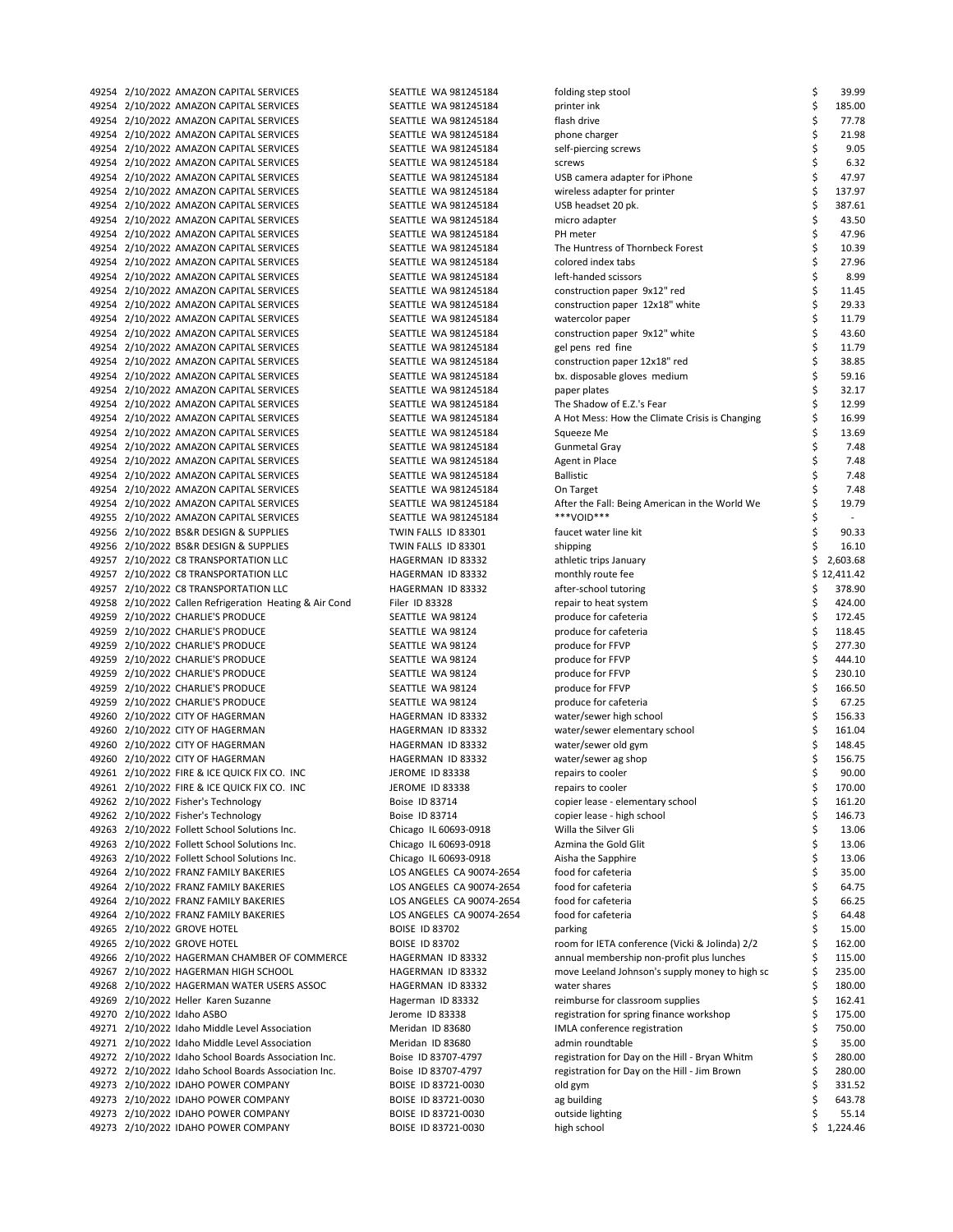| 49273 2/10/2022 IDAHO POWER COMPANY          | BOISE ID 83721-0030        | irrigation pump                              | \$<br>10.42    |
|----------------------------------------------|----------------------------|----------------------------------------------|----------------|
| 49273 2/10/2022 IDAHO POWER COMPANY          | BOISE ID 83721-0030        | elementary school                            | \$<br>3,409.08 |
| 49273 2/10/2022 IDAHO POWER COMPANY          | BOISE ID 83721-0030        | football lights                              | \$<br>5.21     |
| 49274 2/10/2022 IDHW                         | Boise ID 83720-0036        | medicaid match payment                       | \$<br>3,000.00 |
| 49275 2/10/2022 Josten's Inc.                | Twin Falls ID 83303        | shipping                                     | \$<br>10.48    |
| 49275 2/10/2022 Josten's Inc.                | Twin Falls ID 83303        | diplomas                                     | \$<br>107.36   |
| 49276 2/10/2022 Lierman Cheyanna             | Gooding ID 83330           | occupational therapy January                 | \$<br>748.00   |
| 49277 2/10/2022 Martin Kirt                  | Hagerman ID 83332          | reimburse for supplies for food science      | \$<br>79.12    |
| 49278 2/10/2022 Meadow Gold Dairy            | Pasadena CA 91110-2833     | dairy products for cafeteria                 | \$<br>309.27   |
| 49278 2/10/2022 Meadow Gold Dairy            | Pasadena CA 91110-2833     | dairy products for cafeteria                 | \$<br>162.83   |
| 49278 2/10/2022 Meadow Gold Dairy            | Pasadena CA 91110-2833     | dairy products for cafeteria                 | \$<br>683.66   |
| 49278 2/10/2022 Meadow Gold Dairy            | Pasadena CA 91110-2833     | dairy products for cafeteria                 | \$<br>781.29   |
| 49279 2/10/2022 MICRO K12                    | Lynwood WA 98087           | Chromebooks                                  | \$17,100.00    |
| 49280 2/10/2022 NORCO INC.                   | TWIN FALLS ID 83301        | argon                                        | \$<br>29.75    |
| 49280 2/10/2022 NORCO INC.                   | TWIN FALLS ID 83301        | acetylene                                    | \$<br>41.99    |
| 49280 2/10/2022 NORCO INC.                   | TWIN FALLS ID 83301        | .035 contact tip 10-pk.                      | \$<br>16.40    |
| 49280 2/10/2022 NORCO INC.                   | TWIN FALLS ID 83301        | nozzle adapter                               | \$<br>10.10    |
| 49280 2/10/2022 NORCO INC.                   | TWIN FALLS ID 83301        | contact tip adapter                          | \$<br>10.10    |
| 49280 2/10/2022 NORCO INC.                   | TWIN FALLS ID 83301        | nozzle slip type                             | \$<br>21.55    |
| 49280 2/10/2022 NORCO INC.                   | TWIN FALLS ID 83301        | heavy duty tough lock contact tip            | \$<br>12.47    |
| 49280 2/10/2022 NORCO INC.                   | TWIN FALLS ID 83301        | $1/2$ " std nozzle                           | \$<br>11.69    |
| 49280 2/10/2022 NORCO INC.                   | TWIN FALLS ID 83301        | tough lock retaining head                    | \$<br>11.80    |
| 49280 2/10/2022 NORCO INC.                   | TWIN FALLS ID 83301        | retaining cap                                | \$<br>26.51    |
| 49280 2/10/2022 NORCO INC.                   | TWIN FALLS ID 83301        | shielded nozzle for Powermax 45              | \$<br>25.50    |
| 49280 2/10/2022 NORCO INC.                   | TWIN FALLS ID 83301        | K-oxygen                                     | \$<br>17.40    |
| 49280 2/10/2022 NORCO INC.                   | TWIN FALLS ID 83301        | return bench wheel                           | \$<br>(98.88)  |
| 49280 2/10/2022 NORCO INC.                   | TWIN FALLS ID 83301        | handling charge                              | \$<br>29.00    |
| 49280 2/10/2022 NORCO INC.                   | TWIN FALLS ID 83301        | oxygen                                       | \$<br>7.90     |
| 49281 2/10/2022 NorthWest                    | Emmett ID 83617            | food for cafeteria                           | \$<br>95.52    |
| 49281 2/10/2022 NorthWest                    | Emmett ID 83617            | food for cafeteria                           | \$<br>619.28   |
| 49281 2/10/2022 NorthWest                    | Emmett ID 83617            | food for cafeteria                           | \$<br>27.86    |
| 49281 2/10/2022 NorthWest                    | Emmett ID 83617            | food for cafeteria                           | \$<br>303.42   |
| 49281 2/10/2022 NorthWest                    | Emmett ID 83617            | food for cafeteria                           | \$<br>95.70    |
| 49281 2/10/2022 NorthWest                    | Emmett ID 83617            | food for cafeteria                           | \$<br>3,903.63 |
| 49282 2/10/2022 Pacific Steel & Recycling    | Twin Falls ID 83303-1413   | 11 ga 48x96 H R sheet                        | \$<br>235.88   |
| 49282 2/10/2022 Pacific Steel & Recycling    | Twin Falls ID 83303-1413   | fuel surcharge                               | \$<br>2.00     |
| 49283 2/10/2022 PSAT / NMSQT                 | CHICAGO IL 60693           | testing                                      | \$<br>64.80    |
| 49284 2/10/2022 QUILL LLC                    | PALATINE IL 60094-4080     | engraved name plates                         | \$<br>20.98    |
| 49285 2/10/2022 Renaissance                  | St. Paul MN 55164-0910     | AR subscriptions                             | \$<br>294.00   |
| 49286 2/10/2022 Rinard Media                 | Twin Falls ID 83301        | share of website hosting                     | \$<br>175.00   |
| 49286 2/10/2022 Rinard Media                 | Twin Falls ID 83301        |                                              | \$<br>525.00   |
|                                              | <b>BOISE ID 83707</b>      | share of website hosting<br>checks           | \$<br>434.40   |
| 49287 2/10/2022 SAFEGUARD BUSINESS SYSTEMS   |                            |                                              | \$             |
| 49287 2/10/2022 SAFEGUARD BUSINESS SYSTEMS   | <b>BOISE ID 83707</b>      | shipping                                     | \$<br>30.10    |
| 49288 2/10/2022 School Specialty LLC         | Philadelphia PA 19182-5640 | 054918 white construction paper 18x24 (Daaru | \$<br>8.64     |
| 49288 2/10/2022 School Specialty LLC         | Philadelphia PA 19182-5640 | 1475522 certificate of achievement (Daarud)  | 6.30           |
| 49288 2/10/2022 School Specialty LLC         | Philadelphia PA 19182-5640 | 1475511 certificate of attendance (Daarud)   | \$<br>6.30     |
| 49288 2/10/2022 School Specialty LLC         | Philadelphia PA 19182-5640 | 1475517 certificate of recognition (Daarud)  | \$<br>6.30     |
| 49288 2/10/2022 School Specialty LLC         | Philadelphia PA 19182-5640 | 1330089 positive praisers stickers (Daarud)  | \$<br>6.04     |
| 49288 2/10/2022 School Specialty LLC         | Philadelphia PA 19182-5640 | 1330092 More Animal Fun stickers (Daarud)    | \$<br>9.74     |
| 49288 2/10/2022 School Specialty LLC         | Philadelphia PA 19182-5640 | 351902 positive word stickers (Daarud)       | \$<br>6.95     |
| 49288 2/10/2022 School Specialty LLC         | Philadelphia PA 19182-5640 | 351905 praise word stickers (Daarud)         | \$<br>10.39    |
| 49288 2/10/2022 School Specialty LLC         | Philadelphia PA 19182-5640 | 216776 red construction paper 12x18 (Daarud) | \$<br>4.41     |
| 49288 2/10/2022 School Specialty LLC         | Philadelphia PA 19182-5640 | 053976 green construction paper 9x12 (Daarud | \$<br>2.59     |
| 49288 2/10/2022 School Specialty LLC         | Philadelphia PA 19182-5640 | 1475531 certificate mathematics (Daarud)     | \$<br>6.30     |
| 49289 2/10/2022 Solosabal Jolinda            | Glenns Ferry ID 83623      | reimbursement for supplies from BSU          | \$<br>10.88    |
| 49290 2/10/2022 Standley David Ph.D.         | Carmel CA 93921            | psych services January                       | \$<br>1,787.50 |
| 49291 2/10/2022 Steppin' Stones Therapy PLLC | Twin Falls ID 83301-5181   | physical therapy December 2021               | \$<br>410.74   |
| 49292 2/10/2022 STEVE REGAN CO.              | SALT LAKE CITY UT 84130    | 5920003 all purpose mix                      | \$<br>993.50   |
| 49293 2/10/2022 Swensens Market              | Hagerman ID 83332          | food science supplies                        | \$<br>18.97    |
| 49293 2/10/2022 Swensens Market              | Hagerman ID 83332          | produce for FFVP                             | \$<br>35.88    |
| 49293 2/10/2022 Swensens Market              | Hagerman ID 83332          | food for cafeteria                           | \$<br>29.37    |
| 49293 2/10/2022 Swensens Market              | Hagerman ID 83332          | food for cafeteria                           | \$<br>6.69     |
| 49293 2/10/2022 Swensens Market              | Hagerman ID 83332          | food for cafeteria                           | \$<br>3.59     |
| 49293 2/10/2022 Swensens Market              | Hagerman ID 83332          | food for cafeteria                           | \$<br>5.29     |
| 49293 2/10/2022 Swensens Market              | Hagerman ID 83332          | food science supplies                        | \$<br>64.74    |
| 49293 2/10/2022 Swensens Market              | Hagerman ID 83332          | food science supplies                        | \$<br>85.73    |
| 49293 2/10/2022 Swensens Market              | Hagerman ID 83332          | food science supplies                        | \$<br>30.36    |
| 49293 2/10/2022 Swensens Market              | Hagerman ID 83332          | food science supplies                        | \$<br>17.18    |
| 49293 2/10/2022 Swensens Market              | Hagerman ID 83332          | food science supplies                        | \$<br>23.21    |
| 49294 2/10/2022 SYSCO Idaho Inc.             | Boise ID 83717-0007        | food for cafeteria                           | \$<br>615.01   |
| 49294 2/10/2022 SYSCO Idaho Inc.             | Boise ID 83717-0007        | cs. lids                                     | \$<br>30.93    |
| 49294 2/10/2022 SYSCO Idaho Inc.             | Boise ID 83717-0007        | food for cafeteria                           | \$<br>298.20   |
| 49294 2/10/2022 SYSCO Idaho Inc.             | Boise ID 83717-0007        | cs. portion cups                             | \$<br>44.21    |
| 49294 2/10/2022 SYSCO Idaho Inc.             | Boise ID 83717-0007        | food for cafeteria                           | \$<br>602.24   |
|                                              |                            |                                              |                |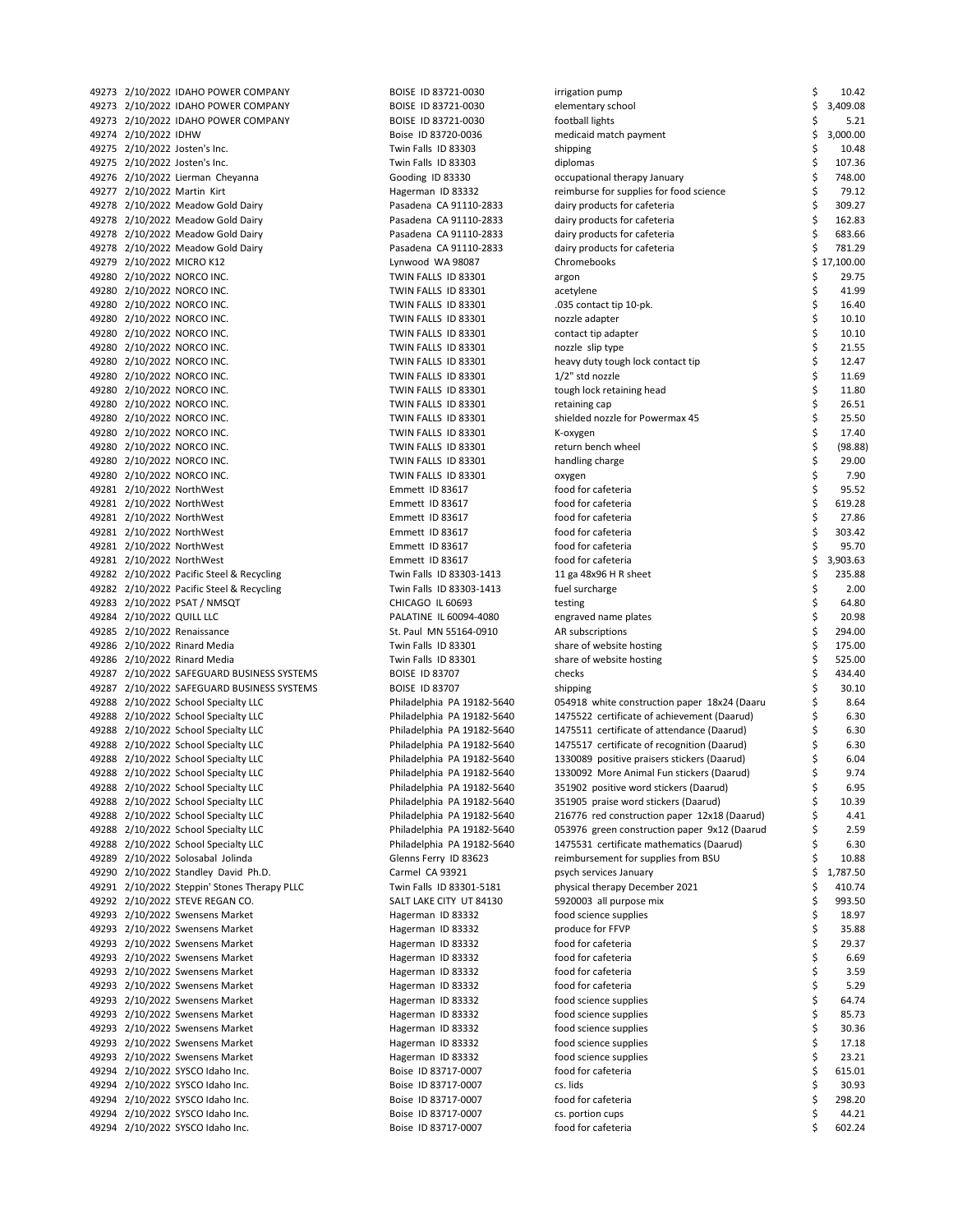| 49294 2/10/2022 SYSCO Idaho Inc.            | Boise ID 83717-0007         | cs. portion cups 2 oz.                         | \$ | 74.98           |
|---------------------------------------------|-----------------------------|------------------------------------------------|----|-----------------|
| 49294 2/10/2022 SYSCO Idaho Inc.            | Boise ID 83717-0007         | cs. foam plate                                 | \$ | 46.44           |
| 49294 2/10/2022 SYSCO Idaho Inc.            | Boise ID 83717-0007         | cs. napkins                                    | \$ | 64.17           |
| 49295 2/10/2022 T-Mobile                    | Cincinnati OH 45274-2596    | wifi hotspots                                  | \$ | 161.60          |
| 49296 2/10/2022 TEACHER SYNERGY LLC         | CHICAGO IL 60675            | angles activity bundle 8th math (Owsley)       | \$ | 10.00           |
| 49296 2/10/2022 TEACHER SYNERGY LLC         | CHICAGO IL 60675            | 7th math common core test prep & review (Owsle | \$ | 31.50           |
| 49296 2/10/2022 TEACHER SYNERGY LLC         | CHICAGO IL 60675            | Angles unit 8th math (Owsley)                  | \$ | 9.50            |
| 49296 2/10/2022 TEACHER SYNERGY LLC         | CHICAGO IL 60675            | 8th math common core test prep (Owsley)        | \$ | 31.50           |
| 49296 2/10/2022 TEACHER SYNERGY LLC         | CHICAGO IL 60675            | Volume unit 8th math (Owsley)                  | \$ | 9.00            |
| 49296 2/10/2022 TEACHER SYNERGY LLC         | CHICAGO IL 60675            | volume activity bundle (Owsley)                | \$ | 9.25            |
| 49296 2/10/2022 TEACHER SYNERGY LLC         | CHICAGO IL 60675            | transformation activity bundle (Owsley)        | \$ | 10.50           |
| 49296 2/10/2022 TEACHER SYNERGY LLC         | CHICAGO IL 60675            | factoring polynomials bundle (Maki)            | \$ | 10.00           |
| 49296 2/10/2022 TEACHER SYNERGY LLC         | CHICAGO IL 60675            | quadratic functions bundle (Maki)              | \$ | 10.00           |
| 49296 2/10/2022 TEACHER SYNERGY LLC         | CHICAGO IL 60675            | exponents & polynomials bundle (Maki)          | \$ | 10.00           |
| 49296 2/10/2022 TEACHER SYNERGY LLC         | CHICAGO IL 60675            | solving quadratic equations bundle (Maki)      | \$ | 10.00           |
| 49296 2/10/2022 TEACHER SYNERGY LLC         | CHICAGO IL 60675            | exponential functions bundle (Maki)            | \$ | 10.00           |
| 49296 2/10/2022 TEACHER SYNERGY LLC         | CHICAGO IL 60675            | algebra 1 EOC quizzes (Maki)                   | \$ | 9.56            |
| 49296 2/10/2022 TEACHER SYNERGY LLC         | CHICAGO IL 60675            | geometry EOC escape room activity (Maki)       | \$ | 6.40            |
| 49296 2/10/2022 TEACHER SYNERGY LLC         | CHICAGO IL 60675            | algebra 1 EOC escape room activity (Maki)      | \$ | 6.40            |
| 49296 2/10/2022 TEACHER SYNERGY LLC         | CHICAGO IL 60675            | common core algebra reference sheet (Maki)     | \$ | 5.00            |
| 49296 2/10/2022 TEACHER SYNERGY LLC         | CHICAGO IL 60675            | geometry curriculum/All Things Algebra (Maki)  | \$ | 160.00          |
| 49296 2/10/2022 TEACHER SYNERGY LLC         | CHICAGO IL 60675            | matching word problems to equations (Maki)     | \$ | 2.50            |
| 49296 2/10/2022 TEACHER SYNERGY LLC         | CHICAGO IL 60675            | argumentative argument writing essay prompts ( | \$ | 25.35           |
| 49296 2/10/2022 TEACHER SYNERGY LLC         | CHICAGO IL 60675            | Great Gatsby bundle (Henslee)                  | Ś  | 16.00           |
| 49296 2/10/2022 TEACHER SYNERGY LLC         | CHICAGO IL 60675            | Great Gatsby escape room review (Henslee)      | \$ | 6.39            |
| 49296 2/10/2022 TEACHER SYNERGY LLC         | CHICAGO IL 60675            | argumentative writing: 10 real-world assign. ( | \$ | 7.99            |
|                                             |                             |                                                | \$ |                 |
| 49297 2/10/2022 Toone Inc.                  | Gooding ID 83330            | speech language therapy January                |    | 5,576.00        |
| 49298 2/10/2022 TREASURE VALLEY COFFEE INC  | <b>BOISE ID 83713</b>       | drinking water                                 | \$ | 4.50            |
| 49298 2/10/2022 TREASURE VALLEY COFFEE INC  | <b>BOISE ID 83713</b>       | drinking water                                 | \$ | 22.50           |
| 49299 2/10/2022 V2 Ventures LLC             | Southfield MI 48034         | broadband February 2022                        | \$ | 174.13          |
| 49300 2/10/2022 Valley Wide Cooperative     | Nampa ID 83687              | propane high school                            | \$ | 1,890.36        |
| 49300 2/10/2022 Valley Wide Cooperative     | Nampa ID 83687              | propane ag building                            | \$ | 694.56          |
| 49300 2/10/2022 Valley Wide Cooperative     | Nampa ID 83687              | propane high school                            | \$ | 2,016.72        |
| 49300 2/10/2022 Valley Wide Cooperative     | Nampa ID 83687              | propane high school                            | \$ | 3,149.34        |
| 49300 2/10/2022 Valley Wide Cooperative     | Nampa ID 83687              | propane ag building                            | \$ | 1,010.46        |
| 49300 2/10/2022 Valley Wide Cooperative     | Nampa ID 83687              | propane ag building                            | \$ | 1,452.51        |
| 49300 2/10/2022 Valley Wide Cooperative     | Nampa ID 83687              | propane high school                            | \$ | 2,204.79        |
| 49301 2/10/2022 Venture Upward LLC          | Orem UT 84097               | kindergarten                                   | \$ | 843.75          |
| 49301 2/10/2022 Venture Upward LLC          | Orem UT 84097               | grades 1-5                                     | \$ | 8,500.00        |
| 49301 2/10/2022 Venture Upward LLC          | Orem UT 84097               | grades 6-8                                     | \$ | 4,162.50        |
| 49301 2/10/2022 Venture Upward LLC          | Orem UT 84097               | less teacher salary & benefits paid by distric | \$ | (1,358.00)      |
| 49302 2/10/2022 WAXIE SANITARY SUPPLY       | LOS ANGELES CA 90074-8802   | cs. soft soap                                  | \$ | 306.10          |
| 49303 2/10/2022 WESTERN WASTE SERVICES      | <b>JEROME ID 83338</b>      | garbage pickup                                 | \$ | 292.72          |
| 49304 2/10/2022 ZIGGYS EXPRESS HAGERMAN     | <b>BLISS ID 83314</b>       | fuel for tractor for snow plowing              | \$ | 20.00           |
| 49304 2/10/2022 ZIGGYS EXPRESS HAGERMAN     | <b>BLISS ID 83314</b>       | fuel for tractor for snow plowing              | \$ | 14.00           |
| 49330 2/17/2022 AMERICAN FIDELITY ASSURANCE | OKLAHOMA CITY OK 73126-8805 | Am Fidelity - HSA Svg - 022022                 | \$ | 270.00          |
| 49330 2/17/2022 AMERICAN FIDELITY ASSURANCE | OKLAHOMA CITY OK 73126-8805 | Am Fidelity - HSA Svg - 022022                 | \$ | 62.81           |
| 49330 2/17/2022 AMERICAN FIDELITY ASSURANCE | OKLAHOMA CITY OK 73126-8805 | Am Fidelity - HSA Svg - 022022                 | \$ | 135.00          |
| 49330 2/17/2022 AMERICAN FIDELITY ASSURANCE | OKLAHOMA CITY OK 73126-8805 | Am Fidelity - HSA Svg - 022022                 | \$ | 135.00          |
| 49330 2/17/2022 AMERICAN FIDELITY ASSURANCE | OKLAHOMA CITY OK 73126-8805 | Am Fidelity - HSA Svg - 022022                 | \$ | 134.63          |
| 49330 2/17/2022 AMERICAN FIDELITY ASSURANCE | OKLAHOMA CITY OK 73126-8805 | Am Fidelity - HSA Svg - 022022                 | \$ | 655.67          |
| 49330 2/17/2022 AMERICAN FIDELITY ASSURANCE | OKLAHOMA CITY OK 73126-8805 | Am Fidelity - HSA Svg - 022022                 | \$ | 135.00          |
| 49330 2/17/2022 AMERICAN FIDELITY ASSURANCE | OKLAHOMA CITY OK 73126-8805 | Am Fidelity - HSA Svg - 022022                 | \$ | 27.54           |
| 49330 2/17/2022 AMERICAN FIDELITY ASSURANCE | OKLAHOMA CITY OK 73126-8805 | HSA - 022022                                   | \$ | 64.35           |
| 49330 2/17/2022 AMERICAN FIDELITY ASSURANCE | OKLAHOMA CITY OK 73126-8805 | Am Fidelity - HSA Svg - 022022                 | \$ | 135.00          |
| 49331 2/17/2022 BLUE CROSS OF IDAHO         | BOISE ID 83707-0948         | Health Insurance - 022022                      | \$ | 708.70          |
| 49331 2/17/2022 BLUE CROSS OF IDAHO         | BOISE ID 83707-0948         | Blue Cross - HSA - 022022                      | \$ | 301.81          |
| 49331 2/17/2022 BLUE CROSS OF IDAHO         | BOISE ID 83707-0948         | Blue Cross - HSA - 022022                      | \$ | 82.16           |
| 49331 2/17/2022 BLUE CROSS OF IDAHO         | BOISE ID 83707-0948         | Blue Cross - HSA - 022022                      | \$ | 573.70          |
| 49331 2/17/2022 BLUE CROSS OF IDAHO         | BOISE ID 83707-0948         | Blue Cross - HSA - 022022                      | \$ | 1,147.40        |
| 49331 2/17/2022 BLUE CROSS OF IDAHO         | BOISE ID 83707-0948         | Blue Cross - HSA - 022022                      | \$ | 3,562.50        |
| 49331 2/17/2022 BLUE CROSS OF IDAHO         | BOISE ID 83707-0948         | Blue Cross - 022022                            | \$ | 8,384.82        |
| 49331 2/17/2022 BLUE CROSS OF IDAHO         | BOISE ID 83707-0948         | Health Insurance - 022022                      | \$ | 291.25          |
| 49331 2/17/2022 BLUE CROSS OF IDAHO         | BOISE ID 83707-0948         | Blue Cross - 022022                            | \$ | 177.17          |
| 49331 2/17/2022 BLUE CROSS OF IDAHO         | BOISE ID 83707-0948         | Blue Cross - 022022                            | \$ | 531.53          |
| 49331 2/17/2022 BLUE CROSS OF IDAHO         | BOISE ID 83707-0948         | Blue Cross - 022022                            | \$ | 589.95          |
| 49331 2/17/2022 BLUE CROSS OF IDAHO         | BOISE ID 83707-0948         | Blue Cross - 022022                            | \$ | 1,298.91        |
| 49331 2/17/2022 BLUE CROSS OF IDAHO         | BOISE ID 83707-0948         | Blue Cross - HSA - 022022                      | \$ | 573.70          |
| 49331 2/17/2022 BLUE CROSS OF IDAHO         | BOISE ID 83707-0948         | Blue Cross - 022022                            | \$ | 1,282.40        |
|                                             |                             |                                                |    |                 |
| 49332 2/17/2022 Internal Revenue Service    |                             | FICA - 022022                                  | \$ | 86.44           |
| 49332 2/17/2022 Internal Revenue Service    |                             | IRS-Fica - 022022                              | \$ | 293.11<br>42.06 |
| 49332 2/17/2022 Internal Revenue Service    |                             | IRS-Medicare - 022022                          |    |                 |
| 49332 2/17/2022 Internal Revenue Service    |                             | IRS-Medicare - 022022                          | Ś  | 22.13           |
| 49332 2/17/2022 Internal Revenue Service    |                             | IRS-Medicare - 022022                          |    | 14.26           |